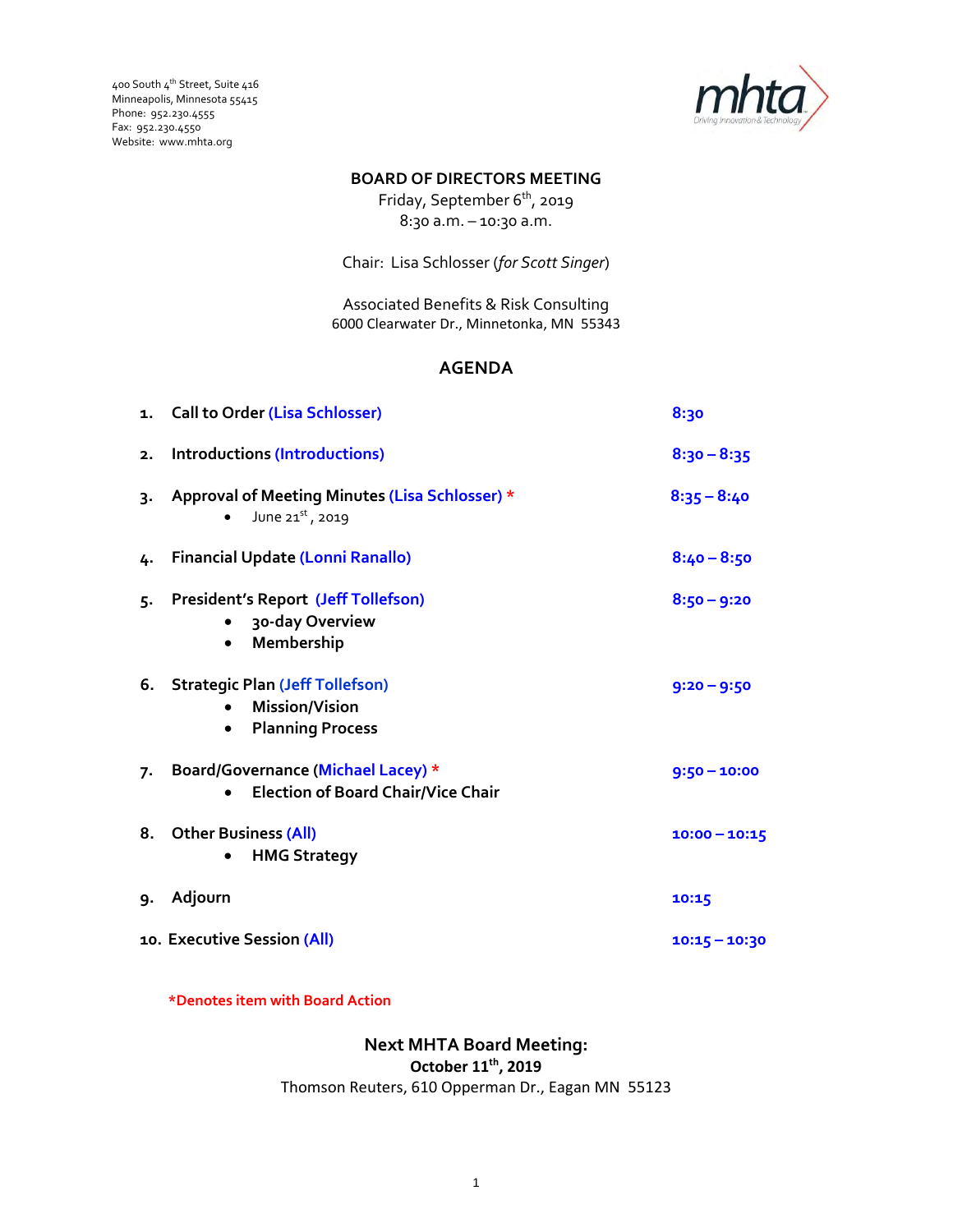#### **UPCOMING EVENTS:**

#### **Upcoming Events Listing**

## **September**

- MHTA Board of Directors Meeting
- Tekne Finalist Reception
- CIO Forum
- ACE Leadership
- Bids & Bytes

#### **October**

- Solid State VIP Premier Party
- MHTA Board of Directors Meeting
- Women Leading in Technology

#### **November**

- MHTA Executive Committee Meeting
- CIO Forum
- MHTA Foundation Board Meeting
- Tekne Awards

#### **December**

- MHTA Board of Directors Meeting
- CIO Panel
- MHTA Executive Committee Meeting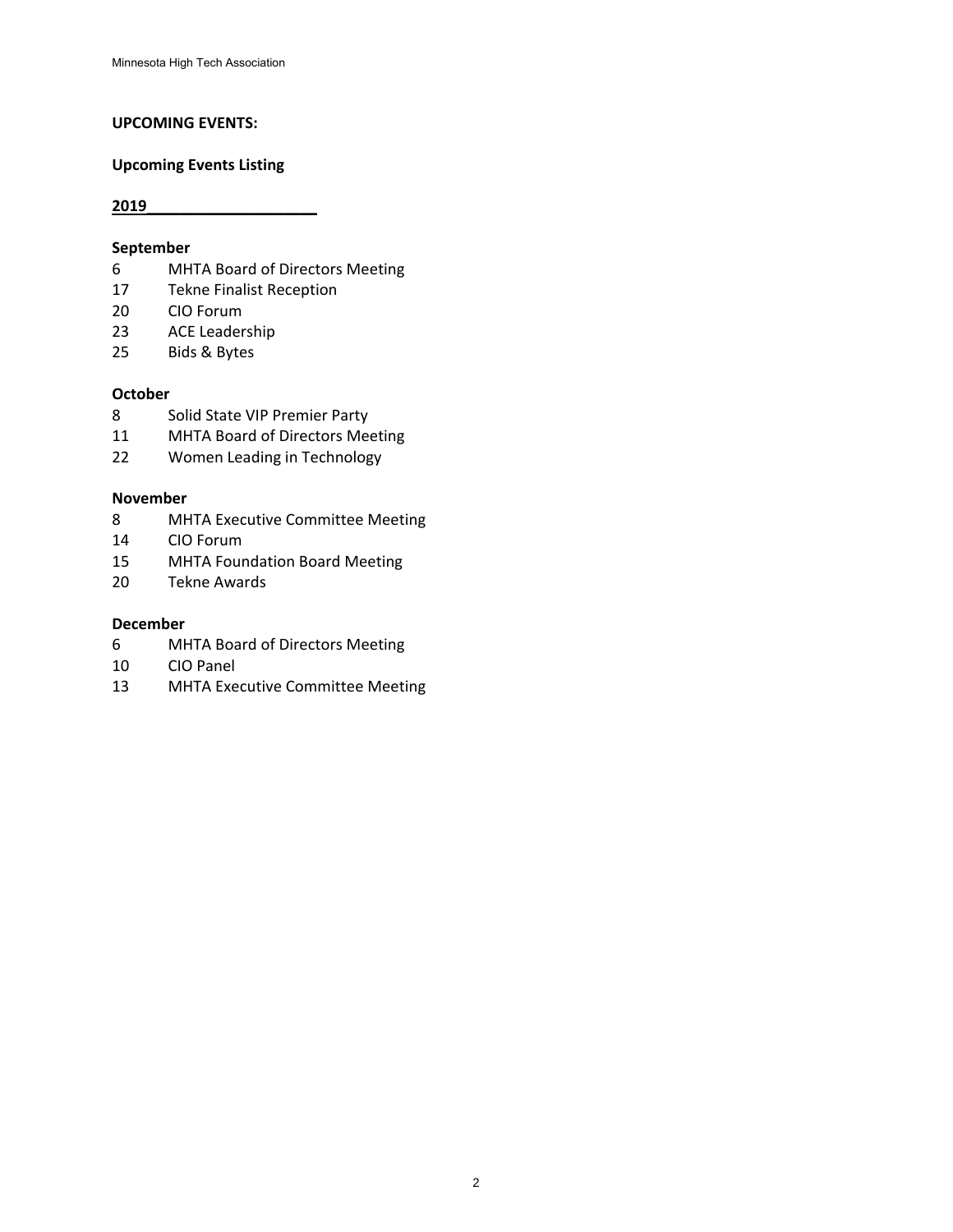400 South 4<sup>th</sup> Street Suite 416 Minneapolis, MN 55415 952‐230‐4555 office 952‐230‐4550 fax www.mhta.org



# Board of Directors Minutes

Vice Chair Patrick Joyce presiding 8:30 am to 10:30 am Friday, June  $21<sup>st</sup>$ , 2019

Fueled Collective 400 S 4th Street, Suite 401, Minneapolis, MN 55415

Present: Matthew Bailey, Kevin Boeckenstedt, Doug Carnival, Jacquelyn Crowhurst, Amy Fisher, Ed Foppe, Todd Hauschildt, Karen Hudson, Patrick Joyce, Sridhar Koneru, Harlan Kragt, Jake Krings, Rick Krueger, Michael Lacey, Sandy Lee, Charles Lefebvre, Mac Lewis, Joy Lindsay, Paul Mattia, Ty Middleton, David Minkkinen, Rakhi Purohit, Christopher Rence, Lisa Schlosser, Vinny Silva, Dee Thibodeau Absent: Trent Clausen, Jill Farrington, David Frazee, Jay Heath, Bob Hirsch Cyrus Morton, Samuel Prabhakar, Matthew Reck, Patrick Ryan, Scott Singer Ken Voss, Paul Weirtz Guest: Tawanna Black Staff: Lonni Ranallo

# 1. Call to Order

Patrick Joyce called the meeting to order.

# 2. Introductions

# 3. Approval of April 26<sup>th</sup>, 2019 Meeting Minutes

Karen Hudson moved to approve the April 26<sup>th</sup> meeting minutes, Harlan Kragt seconded the motion, the motion carried and the minutes were approved.

Lisa Schlosser stated to the Board there are three inactive Board members who are unresponsive to phone and email, and have not been to a meeting in years.

Lisa Schlosser made a motion to remove Jay Heath of Honeywell and Ken Voss of Allete from the MHTA Board of Directors, Jill Farrington of KPMG's resignation is accepted.

Doug Carnival moved the motion, Ty Middelton seconded the motion, the motion carried and Jay Heath and Ken Voss are removed from the MHTA Board of Directors.

# 4. Financial Update

Ed Foppe stated the goal was to approve the 2018 audit and the 990 tax return at this meeting, however we are reviewing the goodwill asset that was put on the books at the time of the purchase of the Minnesota Venture Conference (MVC). Due to not having the event this year, it was determined an impairment analysis should be conducted. This analysis will involve the new President. We had a clean audit this year, all financials shown throughout the year were very accurate with no adjustments in 2018. Thank you to Lonni Ranallo for all her work on the audit. We will pause the audit approval process until the new President is in place to gage the current reflection of goodwill currently on the balance sheet. January – June financials were reviewed, spring conference did better than plan for overall net, membership income running below plan, and most expenses running right at plan with the exception of the unbudgeted search company fees.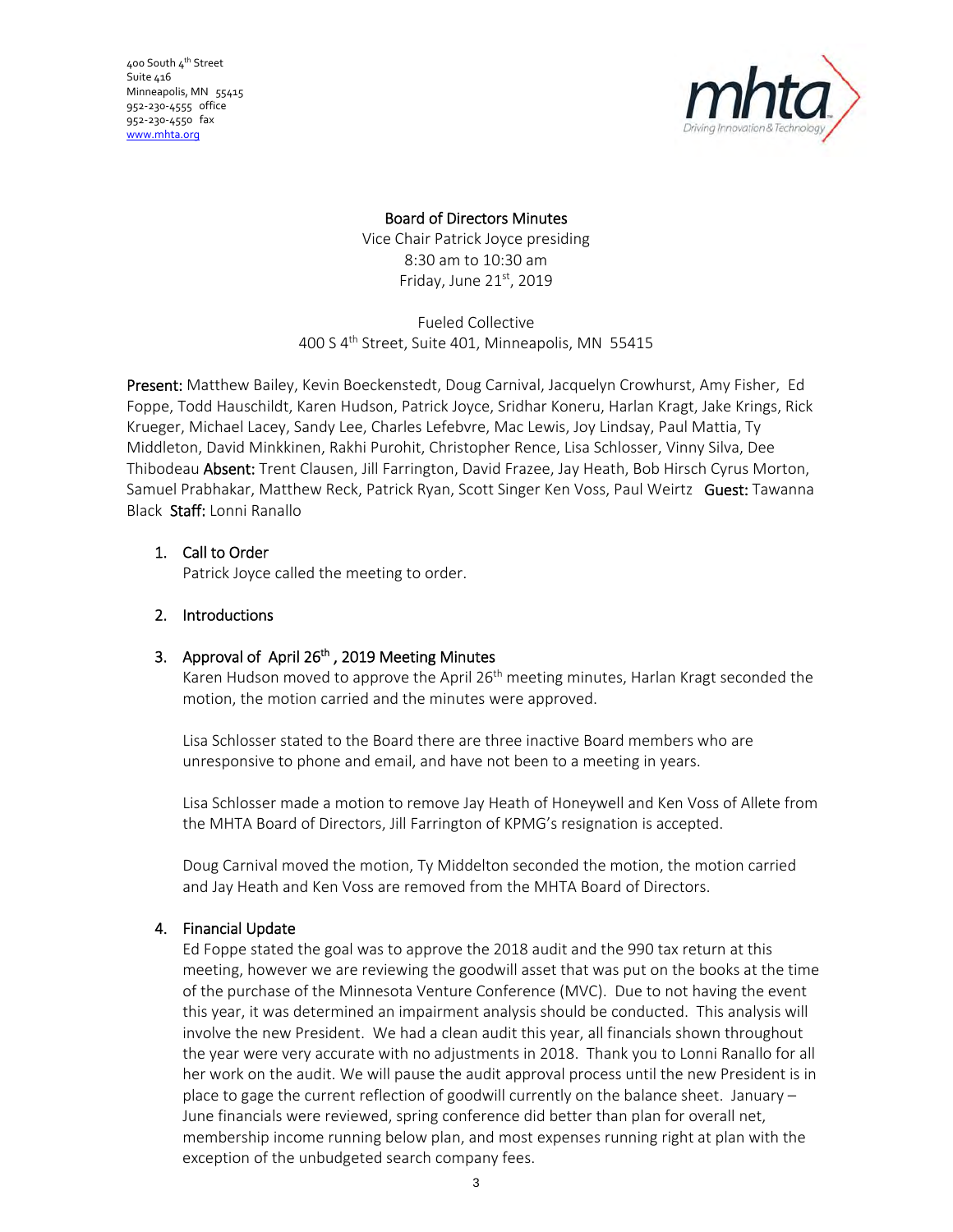400 South 4<sup>th</sup> Street Suite 416 Minneapolis, MN 55415 952‐230‐4555 office 952‐230‐4550 fax www.mhta.org



## 5. Government Affairs Update

David Minkkinen gave an update on the legislative session and MHTA's agenda items. David reviewed outcomes on Scitech (1.75M), MN Innovation Collaborative (Launch MN) received 5M over the millennium, Broadband received 20M over the next 2 years, this was first time funding. The Angel Investment Tax Credit was funded with 10M allocated for 2019 and 2021. There were no changes to the Data Center Sales Tax Exemption. David thanked Doug Carnival and John Dukich for their work. Doug Carnival gave an overview of the session, and thanked everyone who testified and supported our agenda.

## 6. Interim President's Priority

Lisa Schlosser gave a recap of Spring Conference. Discussed were attendee numbers, format, speakers, and attendee feedback. Lisa thanked the Spring Conference Committee and Kevin Boeckenstedt for doing such a great job. Lisa gave an update on the Bids & Bytes event and where we stand to date. Close to 6 experiences have been secured and we would like the Board to help with getting more experiences to help get this event ready to market. Tekne planning is just beginning, Lisa walked through the key dates coming up and thanked our sponsors and Committee members, chaired by Chuck Lefebvre.

## 7. Presentation and Vote of New MHTA President

Pat Joyce and Lisa Schlosser reviewed the process and gave an overview of the search committee focus.

Jeff Tollefson is the selected candidate. Mac Lewis moved to approve Jeff Tollefson as the next President & CEO of MHTA, Michael Lacey seconded the motion.

Lisa Schlosser reviewed the skills matrix compared with Jeff's qualifications. Joy Lindsay thanked everyone on the search committee for their hard work.

The motion was passed, and Jeff Tollefson is the new President & CEO of MHTA.

Discussion took place about key dates, and a welcome reception. Jeff's start date will be August 5<sup>th</sup>.

## 8. Board Message to New President – Open Discussion

An open discussion took place about priorities the Board would like to see from Jeff, including a new strategic plan.

## 9. Guest Presentation – Center for Economic Inclusion, Twanna Black, Founder & CEO

## 10. Other Business

## 11. Adjourn

The meeting was adjourned.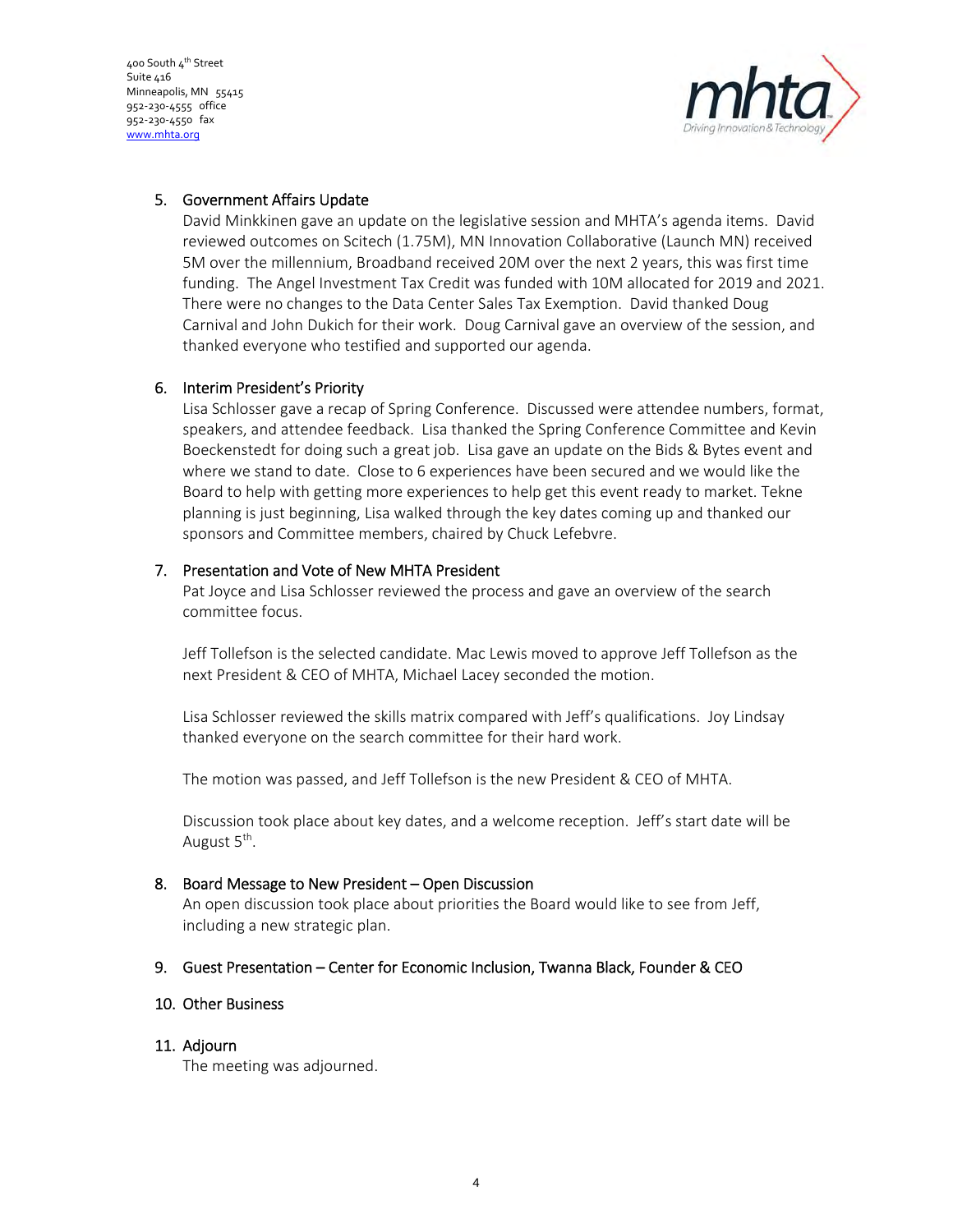#### **MHTA P&L vs Budget Jan‐July 2019**

|                                         | <b>Jan - Jul 19</b> | <b>YTD Budget</b> | <b>Projected YE</b> | <b>Annual Budget</b> | \$ Over Budget |
|-----------------------------------------|---------------------|-------------------|---------------------|----------------------|----------------|
| <b>Total Membership</b>                 | 441,252             | 529,448           | 476,803             | 565,000              | (88, 197)      |
| <b>Total Promotion / Events</b>         | 184,516             | 187,208           | 283,279             | 302,331              | (19, 677)      |
| <b>Total STEM Programs</b>              | 255,114             | 247,353           | 465,366             | 457,604              | 7,762          |
| <b>Sub Total</b>                        | 880,881             | 964,009           | 1,225,448           | 1,324,935            | (100, 112)     |
| <b>Operate MHTA &amp; Public Policy</b> | 792,626             | 776,898           | 1,339,280           | 1,323,551            | 15,849         |
| Net Income                              | 88,255              | 187,112           | (113, 832)          | 1,384                | (115,961)      |

|                                                 | Jan - Jul 19 | <b>YTD Budget</b> | <b>Projected YE</b> | <b>Annual Budget</b> | \$ Over Budget |
|-------------------------------------------------|--------------|-------------------|---------------------|----------------------|----------------|
| <b>Income</b>                                   |              |                   |                     |                      |                |
| <b>Total Membership</b>                         | 441,252      | 529,448           | 476,803             | 565,000              | (88, 197)      |
| <b>Total Promotion / Events</b>                 | 333,944      | 367,640           | 623,294             | 728,025              | (105, 356)     |
| <b>Total STEM Programs</b>                      | 467,679      | 453,972           | 1,632,498           | 1,683,142            | (50, 644)      |
| <b>Total Other Income*Sales &amp; Marketing</b> | 14,757       | 14,200            | 18,557              | 18,000               | 437            |
| <b>Total Income</b>                             | 1,257,631    | 1,365,260         | 2,751,152           | 2,994,167            | (243, 760)     |
| <b>Expense</b>                                  |              |                   |                     |                      |                |
| <b>Total Administration</b>                     | 114,579      | 113,053           | 189,083             | 187,557              | 1,526          |
| Total 5000 · Association Staffing               | 657,464      | 637,262           | 1,106,597           | 1,086,395            | 20,202         |
| Total 5400 · Sales & Marketing                  | 8,507        | 13,950            | 16,157              | 21,600               | (5, 443)       |
| <b>Total Promotion / Event Expenses</b>         | 149,428      | 180,432           | 340,015             | 425,694              | (85, 679)      |
| <b>Total STEM Program expense</b>               | 212,565      | 206,619           | 1, 167, 132         | 1,225,538            | (58, 406)      |
| <b>Total Public Policy</b>                      | 26,833       | 26,833            | 46,000              | 46,000               | $\mathbf{0}$   |
| Total Expense                                   | 1,169,377    | 1,178,149         | 2,864,984           | 2,992,783            | (127, 799)     |
| <b>Net Income</b>                               | 88,255       | 187,112           | (113, 832)          | 1,384                | (115, 961)     |

**\*includes unbudgeted search firm expense \$55K**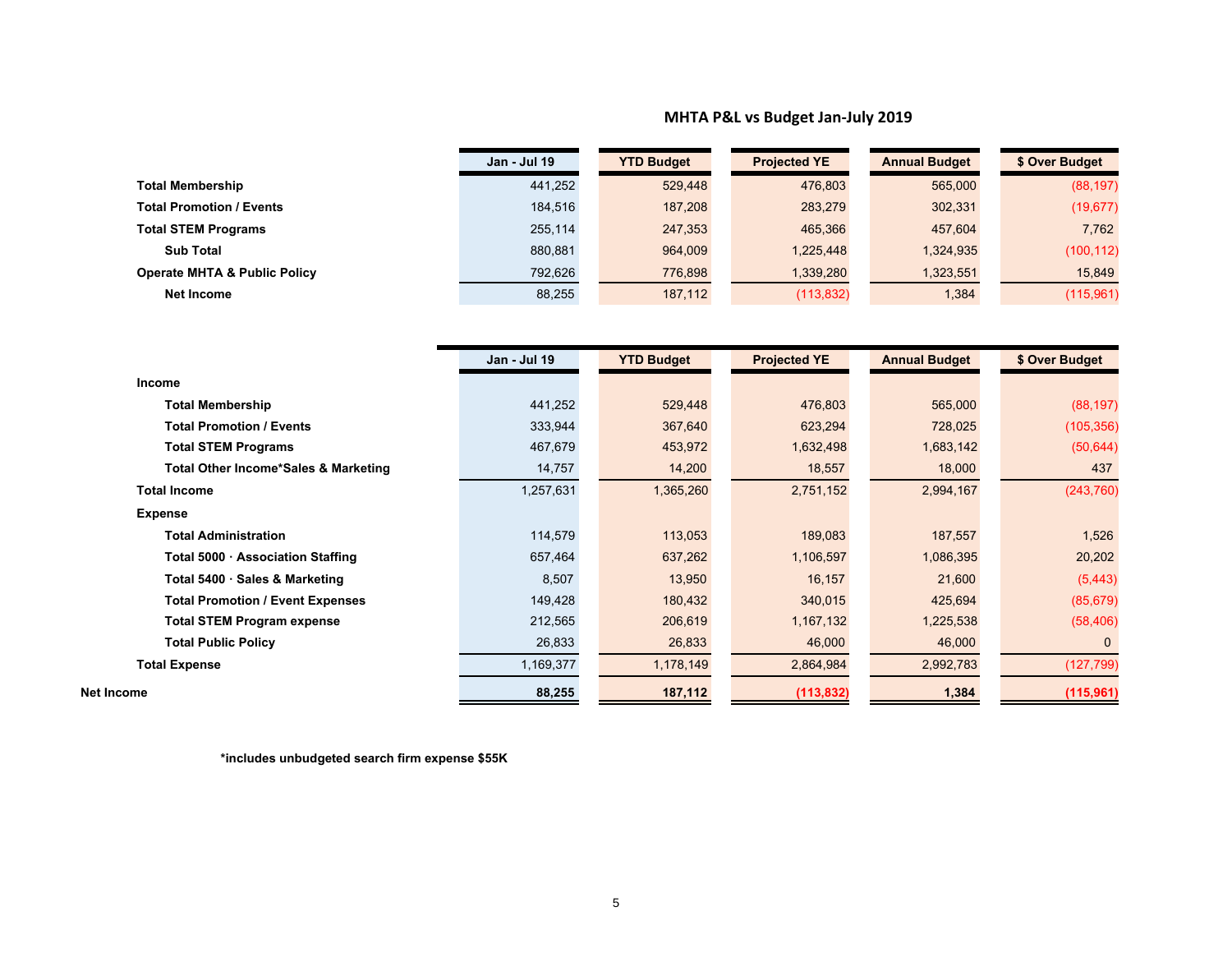400 S 4<sup>th</sup> Street, Suite 416 Minneapolis, Minnesota 55415 Phone: 952.230.4555 Fax: 952.230.4550 Website: www.mhta.org



# **MHTA STAFF REPORT**

**July – August 2019**

## **New MEMBERSHIP** {http://www.mhta.org/about/members}

| - 75F                    | Faegre Baker Daniels  |  |  |
|--------------------------|-----------------------|--|--|
| <b>Emergent Software</b> | <b>SANS Institute</b> |  |  |
| Analytics8               |                       |  |  |



Current budget target: 463,178.30 Renewal PTG: 393,643.50

**Renewals New Membership** New membership budget: 75,000 New membership PTG: 47,608

## **Assessment**

Membership continues to struggle as we work to provide value for member companies. Anecdotally, member companies who have cancelled cite decreased value for membership in two categories:

- 1. An increased focus on IT sector issues at the expense of other industries
- 2. A decrease in event attendance or other engagement, which has led to the assertion that there is little benefit outside of event discounting.

Despite staying in more constant contact than in years past by expanding renewal contact attempts and creating monthly membership emails with opportunities and discounts, members who do not attend events are much more likely to drop. Among the cancelled memberships, many have had contact at least once a month from MHTA but have not attended an event all year.

MHTA has experienced a third reason for membership cancellation, which has been a point of emphasis dating back to last year:

3. MHTA has one champion at the company, or few employees utilizing MHTA services. Collateral has been created to emphasize how employees across the organization can benefit from utilizing MHTA resources, and on‐boarding meetings have been amended to encourage large groups to attend. Still, when an employee who has been MHTA's largest advocate leaves it creates a void that is difficult to fill when it comes time to renew, especially if companies do not engage with MHTA in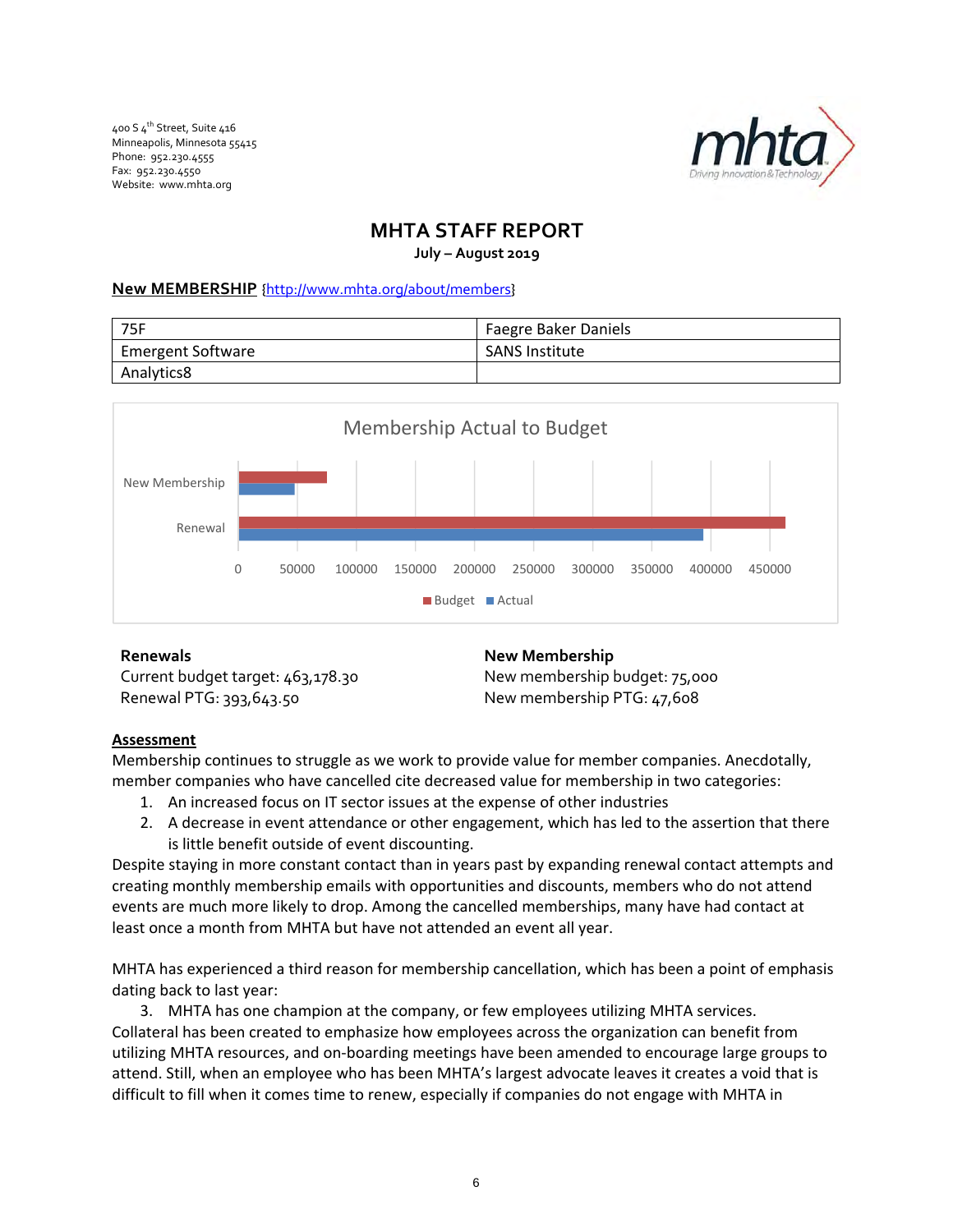different ways. MHTA lacks current contacts in our database to continue the membership discussion. Honeywell is currently the best example of this.

## **Membership Initiatives**

- New membership discussions are ongoing with 50 companies, more than half of which are with companies whose annual membership would exceed \$10,000. As many of the conversations Ray is having are with business development leads interested in an ROI for those purposes, Jeff's work developing relationship with C‐suite employees can help move the conversations along or circumvent them entirely. This will help enormously with practitioners and large companies utilizing technology interested in the health of the sector.
- Jeff and Ray have developed a plan to bring in companies through a series of emails, meetings and targeted call time to potential members.
- Collateral created at the beginning of the year to capture achievements in 2018 have been updated to reflect progress in 2019. This piece of collateral helps tell MHTA's story and is a persuasive part of recruitment strategies. (attached)
- An opportunity to lead on the creation of a Minnesota Innovate book will be utilized as an opportunity for members and a recruitment tool for new members. MHTA will lead in creating the content, and the book will be produced at no cost to the organization. Communication to member companies will begin in September.

## **Current Major Open Renewals**

Honeywell, Digital River, Patterson, Ecolab, Pearson VUE

## **Potential Cancellations**

Genesis10, Science Museum of Minnesota, 3M

## **New Member needs**

- Introductions: Lifetouch, Merrill, US Bank, Schwan's, Carlson Wagonlit, CH Robinson, Blue Cross/ Blue Shield, Boston Scientific, General Mills, Pohlad Companies, Polaris, Sleep Number, UCare,\
- Need help with local contact: Verizon, Wells Fargo

# **Sponsorship**

Sponsorship continues to perform well. WLiT is exceeding expectations, and Bids and Bytes is \$1,500 from goal. Current efforts are being focused on the Tekne Awards, where we are 43% to goal with 11 weeks to go. Past sponsors such as 3M, Best Buy, Ecolab, Seagate, Medtronic, Xcel, Unisys, and Digineer have all been reached out to multiple times, but MHTA has only heard back from Best Buy, who has verbally committed to a Gold Sponsorship.

The Red Carpet sponsorship has also yet to be filled, but MHTA has a potential deal worked out to mitigate costs of the equipment with a display company.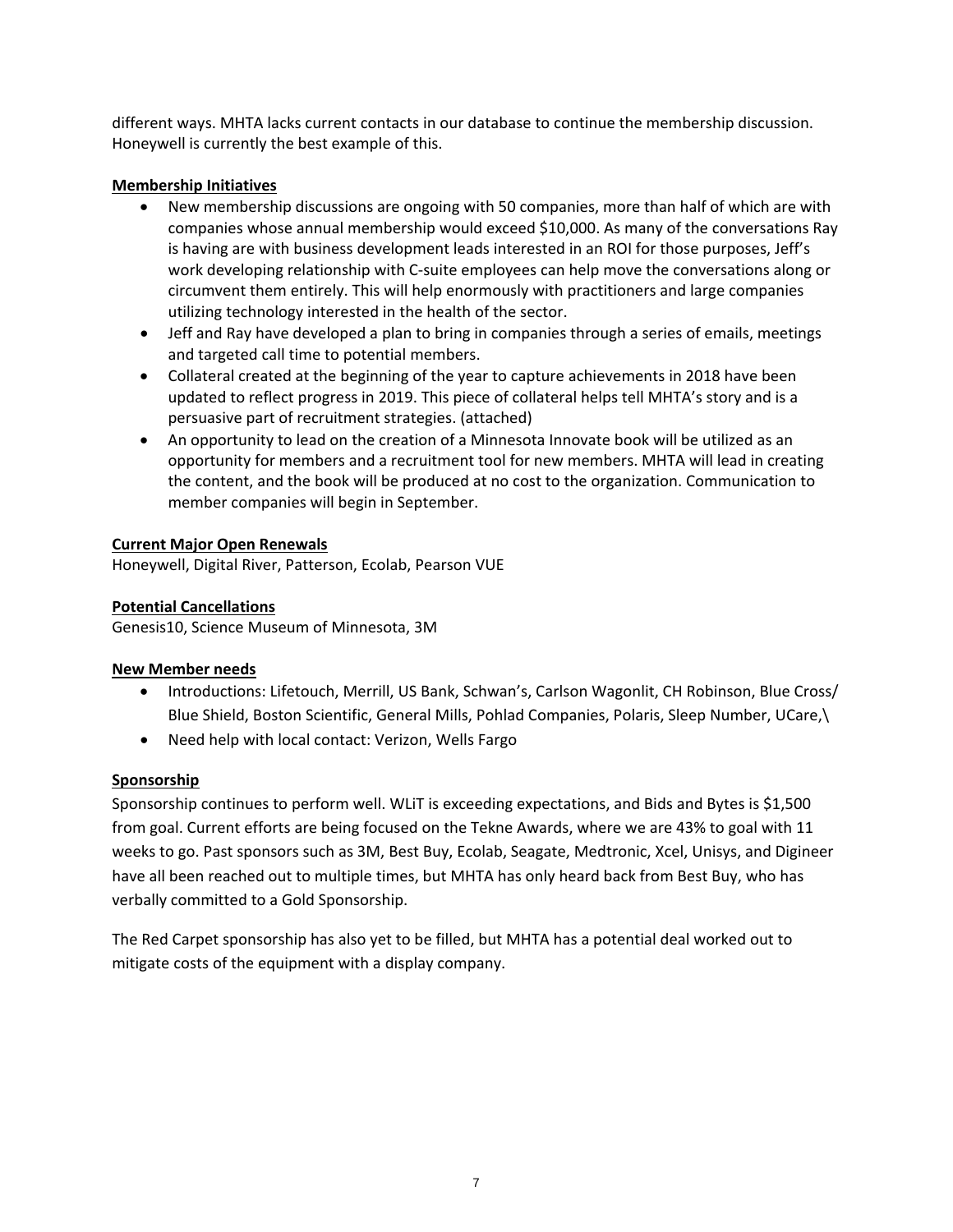## **OUTREACH & EVENTS**

## **ACE:**

- 24 participants
- Final session is Monday, September 23<sup>rd</sup> at Unisys. Jeff Tollefson and Joan Moser of Spoken Impact will lead this session.
	- o During this session, small groups will go through their presentations and receive feedback from Jeff and Joan. They will also hear from Paul Omodt of Spoken Impact on public speaking best practices.
- Small group projects and teams have been finalized (5 projects total)

# **WLiT – Tues, 8/20/19 ‐ Recap**

Attendance

- 272 registered.
	- o Goal was 175. 155% of goal!
- 202 actual on site at Calhoun Beach Club
- Registration goal \$4350. Actual \$7615. 175% of goal

Sponsors

- Annual: Comcast Business, Computex, Mayo, Nutanix.
	- o 100% of annual sponsor goal.
- Event: Azul Systems, Dahl, Software Guild, Tanium, 75F.
	- o Exceeded Aug 20 event goal of 3 sponsors
	- o YTD goal is \$18k. Actual to date is 14k. 78% of goal
	- o Anticipate goal attainment will be reached after Oct 22 event

At this event:

- o Introduced Jeff
- o Introduced new WLiT board chair: Jean Machart, Vice President ‐ Vice President of Personalization Capabilities at UnitedHealth Group
- o Send‐off for VSI Labs: autonomous research vehicle departed on 2000‐mile cross‐ country road trip

# **CIO Forum – Friday, 9/20/19**

Topic: Working with the Board Hosted by Apogee Enterprises 21 registered to date Speakers:

- Jeff Kubacki, VP & CIO, Winnebago (moderator)
- Brent Blackey, Cardiovascular Systems board member |Tammylynne Jonas, CIO, Self Esteem Brands
- Cindy Kent, Best Buy board member | Kevin Boeckenstedt, Sr. Director of Application Development, Best Buy
- Joe Puishy, CEO, Apogee Enterprises | Maureen Hayes, CIO, Apogee Enterprises

CIO Forum sponsorships for 2019 are sold out

Sponsors for this quarter: Computex and MentorMate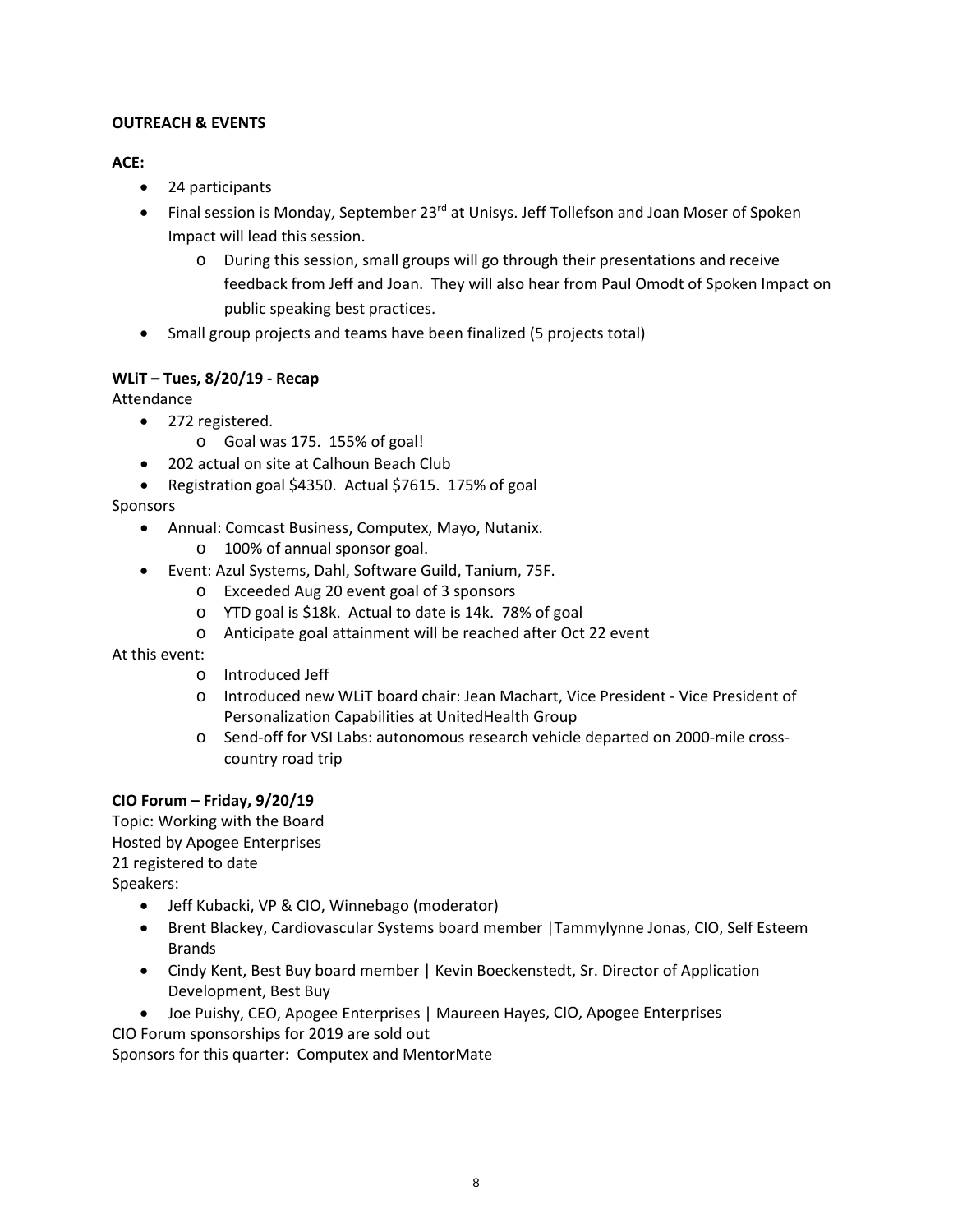## **Bids & Bytes – Wed, 9/25/19**

Aria Event Center

- Sponsors: \$17k to date. Goal \$24,500. 69% attainment thus far. Add'l \$4500 pending from Eastern Computer Exchange and Evolving Solutions will bring us to 88% of goal.
	- o Presenting: Thomson Reuters
	- o Event: Dell Technologies; TriCom
	- o Supporter: Baker Tilly, Genesis10, One Identity, SafeNet Consulting
	- o Printing: Unisys
- Registration. \$75/ticket; \$130/pair; \$1000 VIP table of 8
	- o 49 tickets to date
	- o \$2950 ticket sales to date; Goal \$5000. 59% of goal.
- **•** Live Auction Experiences
	- o Done. 8 are confirmed; possibly a 9th.
- Silent Auction donations
	- o 8 are confirmed; a few others pending. (Similar to last year, but more potential \$)
- **•** Giving Moment
	- o CompTIA confirmed as a pre‐seed.
	- o Microsoft (via Jen Simon/WLiT) pending as a pre‐seed.

## **Premier Screening of** *Solid State: Minnesota's High Tech History* **– Tues, 10/8/19**

TPT Studio, St. Paul. 3‐6 p.m.

- By invitation. 273 invitations sent 8/27/19 for 369 guests. Add'l guests to be invited in next round of invites.
- Jeff will welcome the audience. Commissioner Grove to speak prior to screening.
- Post screening discussion with film producer, Kevin Dragseth and others.
- Jeff is enlisting sponsor support. \$2,500 each from Accenture, Unisys, and private individual to date to cover cost of food/drink.

## **Tekne Awards – Wed, 11/20/19**

- Award applications opened June 3; closed August 9
	- $\circ$  99 applications received in 12 award categories.  $2^{nd}$  highest submission in past 5 years.
	- o Dropped: BioTech and CleanTech due to insufficient activity
	- o In‐person judging reviews take place Sept 3 ‐ 11
	- o Finalists announced at Robins Kaplan reception on Sept 17
- Lifetime achievement
	- o Phil Soran nominated by multiple people and will be recognized
	- o Nomination portal is open until Sept 6
- Other awards, selected by MHTA
	- o SBIR/STTR (Phase I and II)
	- o Public policy
- Sponsorship: \$45k to date. \$105k goal. 43% attainment
	- o Presenting sponsors: Optum and Thomson Reuters
	- o Gold sponsors: Padilla, Twin Cities Business
	- o Silver sponsors: AT&T, Comcast, Robins Kaplan
	- o Bronze sponsor: Accenture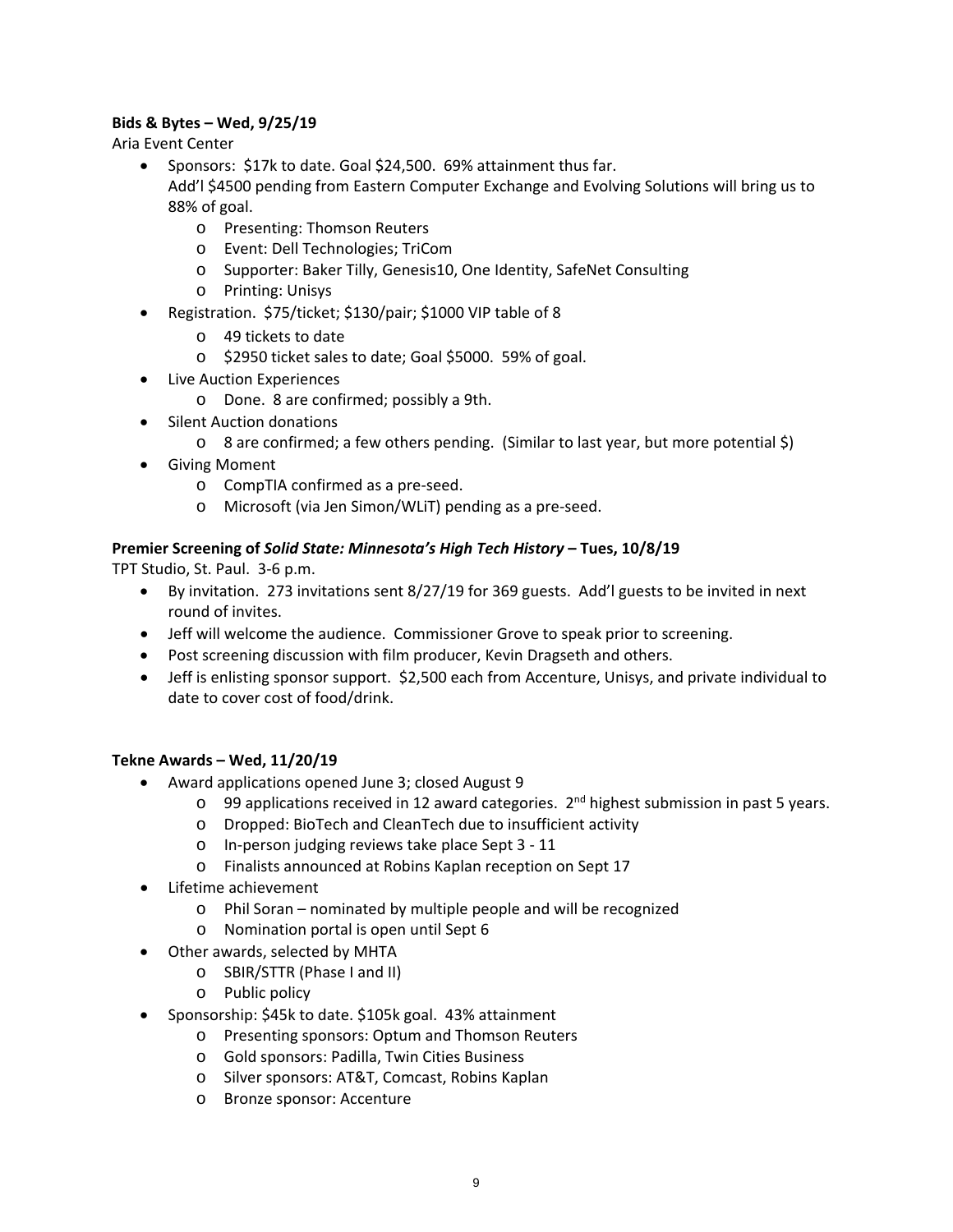- Ticket/table sales opened July 8.
	- o Goal: \$100,100
	- o Actual to date: \$7785
	- o 8% attainment

# **Other Event Activity**

- Working with the U.K. trade office on a private reception during Twin Cities Startup Week
- Working with Seagate and Savigent Software on an AI symposium focused on ML in manufacturing, Oct 24‐25.

# **SciTechsperience Internship Program**

- With September comes the end of the 2019PY and the beginning of the 2020PY.
- 2019PY preliminary recap (these numbers aren't quite final):
	- o We placed 393 interns in the 2019PY, a 7% increase over 2018PY. The all‐time total of interns placed is 1653.
	- o 333 companies applied, a 3% increase over 2018PY; about 200 companies made a hire
	- o 1520 students applied; a slight decrease from 2018PY (‐7%)
	- o **57% of applicants were women and students of color – our best recruiting pool ever!**
	- o **31% of applicants were women – also a record**
	- o Despite our recruiting efforts, 43.5% of hires were students underrepresented in STEM (women and students of color). The number placed went up, but the percentage is the same.
	- o The team visited more than 80 companies. Sign up for the SciTechMN.org blog to read about the amazing interns and employers we met.
	- o The team is working on multiple tasks to close out the 2019PY; this includes multiple web updates, conducting participant surveys, and processing of hundreds of reimbursement claims.
	- o Once numbers are finalized, work will begin on the annual report
- 2020PY notes:
	- o The new SciTech program year began on September 1. This year, our placement goal is substantially lower than the 2019PY due to the decrease in funding provided by the State in the 2019 legislative session. We will place at least 200, almost half of what we placed in 2019PY.
	- o Staff are working through how to communicate the reduction in wage matches, and will encourage employers to hire interns even without the wage match
	- o Fall career fairs get going in mid‐September. We are working with student groups that represent women and students of color as our priority for campus and classroom visits, and will continue to attend all the major career fairs.
	- o The SciTech team is looking at ways to increase employer readiness for hosting interns, and is also looking at ways to further improve our diversity in student recruiting by proposing a Student Ambassador Program to DEED. More to come on this!

# **MNSBIR {**www.mhta.org/mnsbir}

We are the Governor's designated resource to bridge the gap between Minnesota's next generation technology firms and SBIR/STTR funding. MNSBIR delivers business and technical assistance to its clients. MNSBIR has strong collaborative relationships with the University of Minnesota, Mayo Clinic,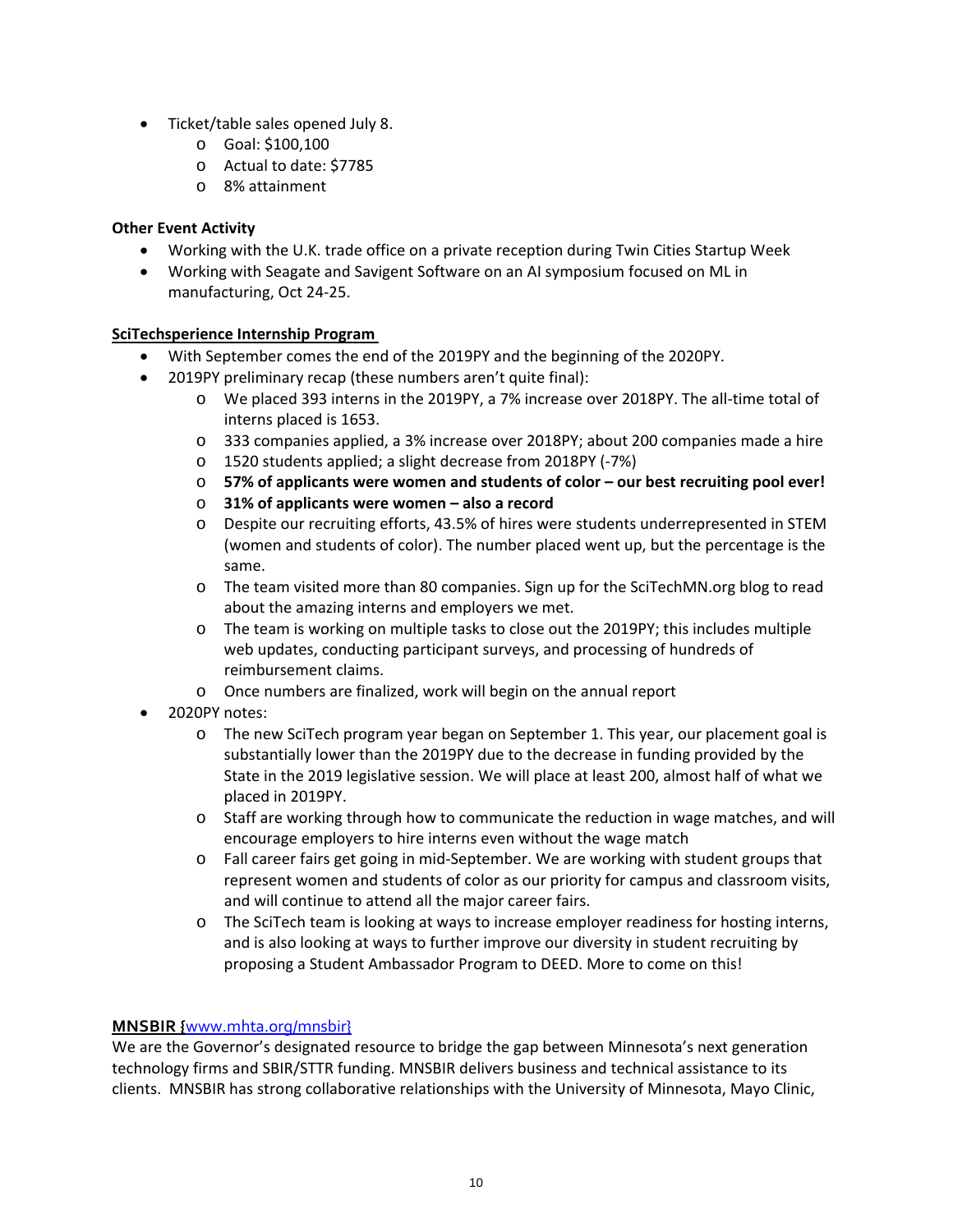Office of Entrepreneurship, and other research institutions to support research, technology transfer and commercialization.

#### **Funding**

Competitively awarded **\$125K** from the SBA Federal and State Technology Partnership Program. The funding will be used to cover the salary and benefits of the Director, and the delivery of business and technical assistance to at least 120 firms – startup and existing.

#### **Programmatic**

Applied to serve on the *Launch Minnesota Advisory Board*; no decision has been made regarding DEED's selection of the members.

**Served as a reviewer** for the newly created **University of Minnesota, College of Biological Sciences (CBS), ICE (Innovation, Collaborate, Entrepreneurship); a CBS Biotechnology Initiative**. Each project aims to support scientifically meritorious research projects with strong commercial potential. Up to \$100,000 will support a PhD candidate or Post Doc along with an academic partner. This program will also lead to SBIR/STTR applications in the future. Dr. Perry Hackett, a successful scientist and entrepreneur with two spinoff successes from the University of Minnesota, created the ICE initiative.

#### **Coaching and Mentoring**

MNSBIR provided business and technical assistance to **65** companies in July and more than **50** companies in August.

#### **Outside consultant support:**

2 Commercialization Plans

2 Proposal Development Project – minority‐owned medical device company in the treatment of obesity, and a company in the cancer therapeutics space.

#### **Pending Awards**

**Updated** ‐ Pending \$1.4M National Institutes of Health SBIR Phase II award. The project includes six clinical sites around the country to demonstrate the effectiveness of a new therapy for GERD (Gastroesophageal reflux disease) – acid reflux.

#### **Awards**

NSF SBIR Phase II ‐ \$1.4M. I have been assisting this company since 2015. The company has also hired interns from the Scitechsperience Internship Program.

#### Project Description

*This SBIR Phase II project will create a material, printer, and software system for printing a novel set of flexible, durable materials for additive manufacturing technologies. Additive manufacturing, or 3D Printing, is a rapidly growing \$7bn industry, which enables small and medium enterprises to competitively manufacture new and innovative products.* 

NIH SBIR Phase I ‐ \$299,048 ‐ Diabetes Block Stimulation Neuromodulation Therapy

#### Project Description –

*Current Type 2 Diabetes Mellitus treatments include life style management, pharmaceuticals and may include bariatric surgery for the morbidly obese. Enteromedic's Diabetes Block-Stimulation*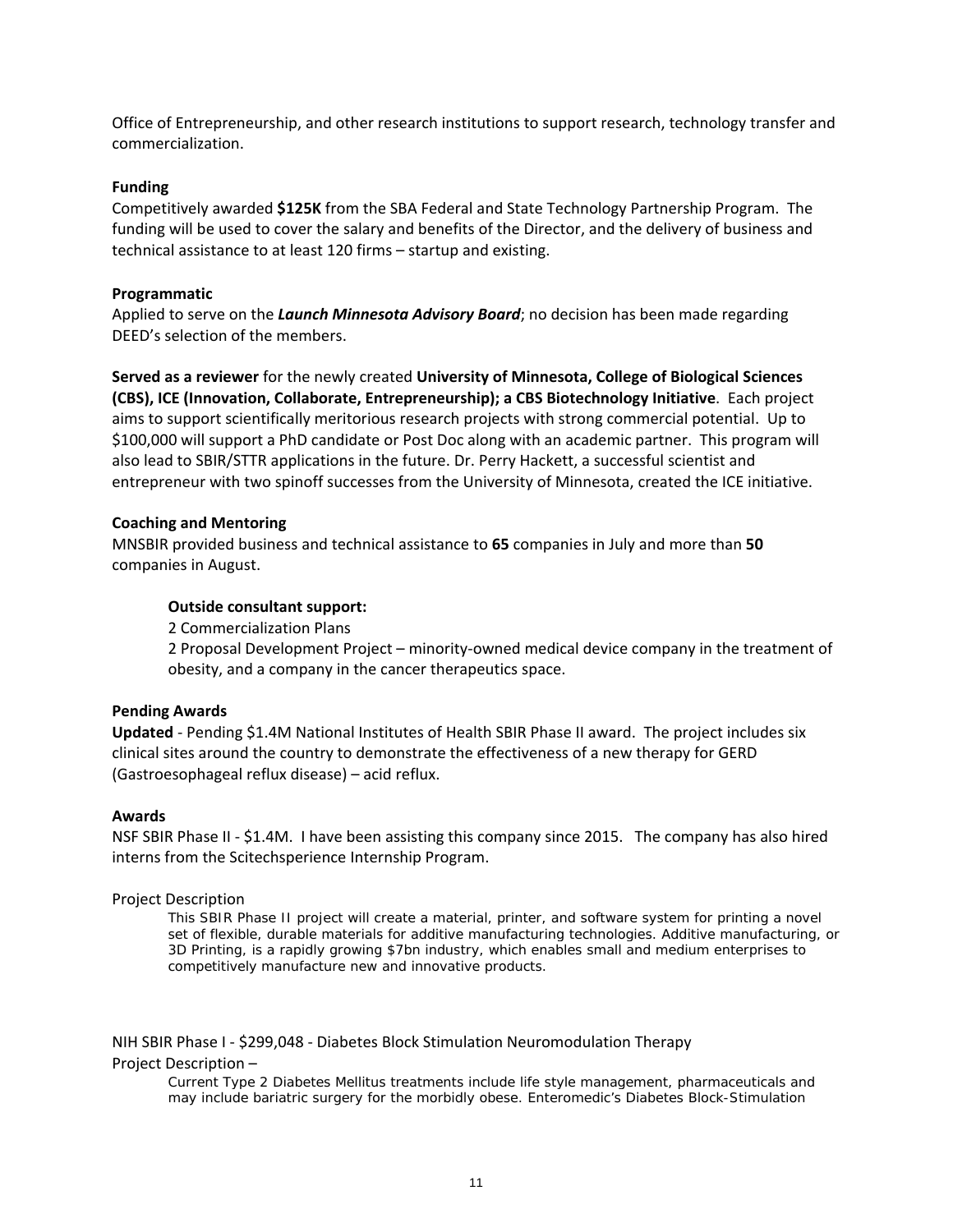*Neuromodulation Therapy (DBSN Therapy) provides a disruptive therapy in which an implantable neuromodulation device blocks nerve impulse along the hepatic branch of the vagus nerve while concurrently stimulating the celiac branch of the vagus nerve to reduce blood glucose levels. In so doing, negative side effects of pharmaceutical therapies and bariatric surgeries are avoided and patient compliance with therapy improves.* 

#### **Acquisitions**

Bmogen Technologies – acquired by Bio‐Techne (undisclosed amount – U of M spinoff) https://www.prnewswire.com/news-releases/bio-techne-to-acquire-b-mogen-biotechnologies-inc-300862053.html

## **Outreach, Training and Coaching**

| <b>Date</b> | <b>Type</b> | <b>Activity</b>                                          | <b>City</b> | $Est#$ of<br><b>Attendees</b> |
|-------------|-------------|----------------------------------------------------------|-------------|-------------------------------|
| 7/17/2019   | т           | How To Implement a Compliant Cost Accounting System      | Minneapolis | 12                            |
| 7/17/2019   | O           | <b>UEL BBQ</b>                                           | St. Paul    | $500+$                        |
| 7/19/2019   | т           | <b>EPA SBIR Proposal Preparation</b>                     | Minneapolis | 4/0 attended                  |
| 7/24/2019   | O           | Forge North Event                                        | St. Paul    | $250+$                        |
| 7/31/2019   | O           | Meda's Milllion Dollar Challenge Speed-Pitch Event       | St. Paul    | $125+$                        |
| 8/7/2019    | O           | University of Minnesota, Business Advisory Group Meeting | Minneapolis | 65                            |
| 8/12/2019   | Т           | University of Minnesota, Discovery Launchpad Training    | Minneapolis | ???                           |
| 8/12/2019   | T           | U of M Discovery Launchpad SBIR/STTR Training            | Minneapolis | 125                           |
| 8/13/2019   | T           | <b>USDA SBIR Proposal Preparation</b>                    | Minneapolis | 8/5 attended                  |
| 8/13/2019   | T           | DOE SBIR/STTR Proposal Preparation                       | Minneapolis | 4/3 attended                  |
| 8/19/2019   | O           | Visit with Worthington Economic Development Office       | Worthington |                               |
| 8/20/2019   | O           | <b>WLIT</b>                                              | Minneapolis | ~250                          |

## **Training ‐ Proposal Preparation Course Calendar**

September 24, 2019 9 AM – 5 PM Department of Defense

September 10, 2019 9 AM – 5 PM Department of Health and Human Services

## **OPERATIONS & FINANCIAL**

July financials are complete. Net income is \$88,255 vs a budget of \$187,112 running \$99K behind budget. Included in expenses is the unbudgeted expense of \$55K for the search firm for the new president. Taking that into effect, we are running behind budget by \$44K. Membership income is behind plan by \$88k (new -\$19K, renewal -\$69k). Other income lines are showing Scitech grant running ahead of plan, this is due to grant reimbursements coming in earlier than planned. SBIR running at plan, but the Business Development Grant is not incurring as much expenses as anticipated, so that has reduced the income and expense line items. Overall income running behind plan by \$‐107K with overall expenses also running under plan by \$‐9K.

The 2018 audit and 990 forms are complete. No comments on the Associations 990, so that will be filed shortly.

The MHTA website has gone through some updates, and now is mobile friendly with a new look. We